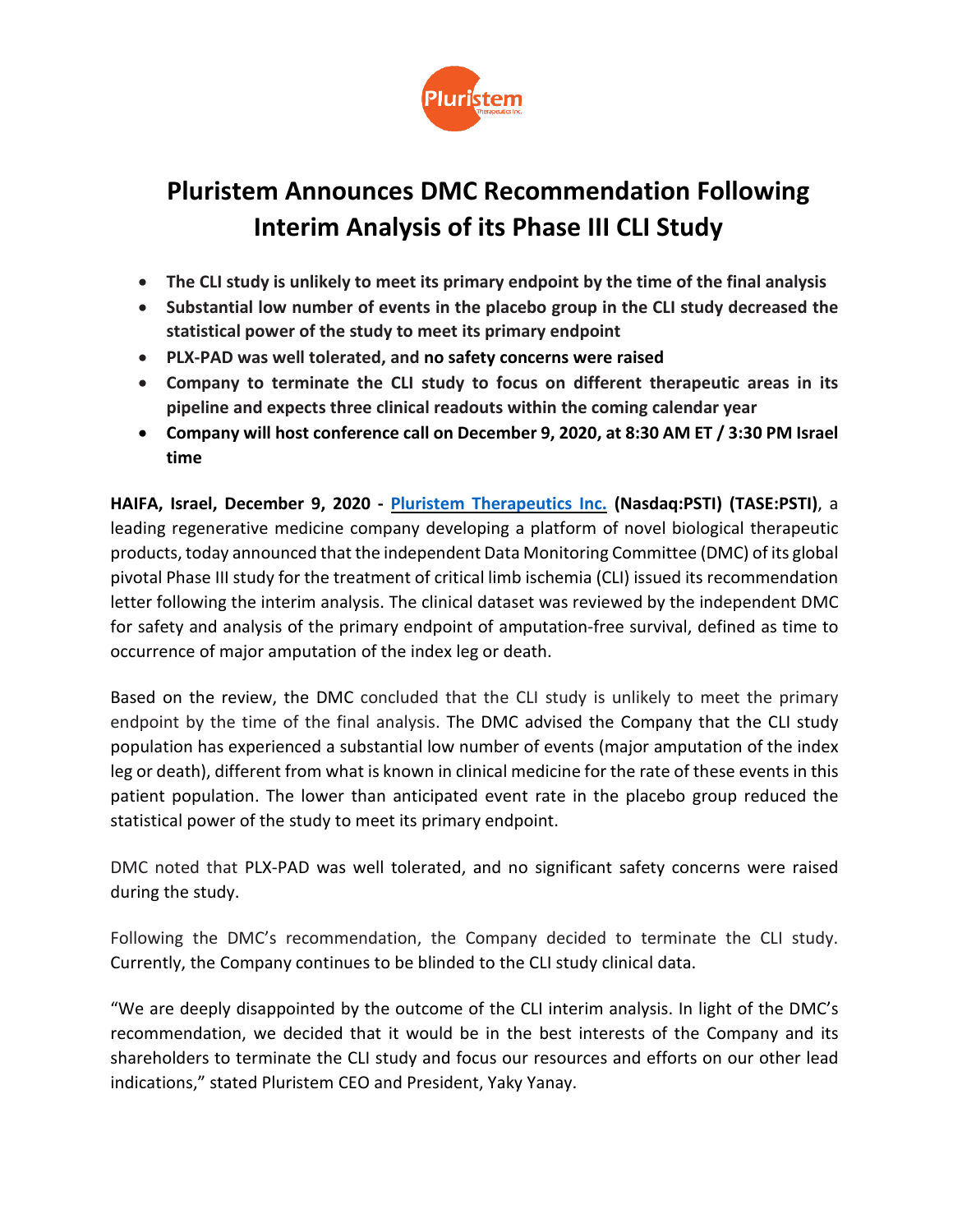"We expect to present topline clinical results during calendar year 2021, including our Phase III study in muscle regeneration following hip fracture, Phase II studiesin Acute Respiratory Distress Syndrome (ARDS) associated with COVID-19 and our Phase I study in incomplete hematopoietic recovery following hematopoietic cell transplantation (HCT). Pluristem is well positioned to advance and support future development of these indications."

"Throughout the years, we have developed unique and propriety expertise, knowhow and intellectual property, alongside a diverse clinical pipeline and we possess a state-of-the-art cell manufacturing facility. We believe our platform and technology will be a meaningful force in regenerative medicine in a variety of therapeutic areas," Mr. Yanay concluded.

The Company will host a conference call on December 9, 2020 at 8.30AM ET / 3.30PM Israel time. It can be accessed via:

## <https://webcasting.brrmedia.co.uk/broadcast/5fc769bd2ac82b2af52e277b>

### **About Pluristem Therapeutics**

Pluristem Therapeutics Inc. is a leading regenerative medicine company developing novel placenta-based cell therapy product candidates. The Company has reported robust clinical trial data in multiple indications for its patented PLX cell product candidates and is currently conducting late stage clinical trials in several indications. PLX cell product candidates are believed to release a range of therapeutic proteinsin response to inflammation, ischemia, muscle trauma, hematological disorders and radiation damage. The cells are grown using the Company's proprietary three-dimensional expansion technology and can be administered to patients offthe-shelf, without tissue matching. Pluristem has a strong intellectual property position; a Company-owned and operated GMP-certified manufacturing and research facility; strategic relationships with major research institutions; and a seasoned management team.

### **Safe Harbor Statement**

This press release contains express or implied forward-looking statements within the Private Securities Litigation Reform Act of 1995 and other U.S. Federal securities laws. For example, Pluristem is using forward-looking statements when it discusses that it expects topline clinical results during the calendar year 2021 with respect to its Phase III study in muscle regeneration following hip fracture, its Phase II studies in ARDS associated with COVID-19 and its Phase I study in incomplete hematopoietic recovery following HCT, its belief that it is well positioned to support the future development of these indications and its belief that its platform and technology will be a meaningful force in regenerative medicine in a variety of therapeutic areas. These forwardlooking statements and their implications are based on the current expectations of the management of Pluristem only, and are subject to a number of factors and uncertainties that could cause actual results to differ materially from those described in the forward-looking statements. The following factors, among others, could cause actual results to differ materially from those described in the forward-looking statements: changes in technology and market requirements; Pluristem may encounter delays or obstacles in launching and/or successfully completing its clinical trials; Pluristem's products may not be approved by regulatory agencies, Pluristem's technology may not be validated as it progresses further and its methods may not be